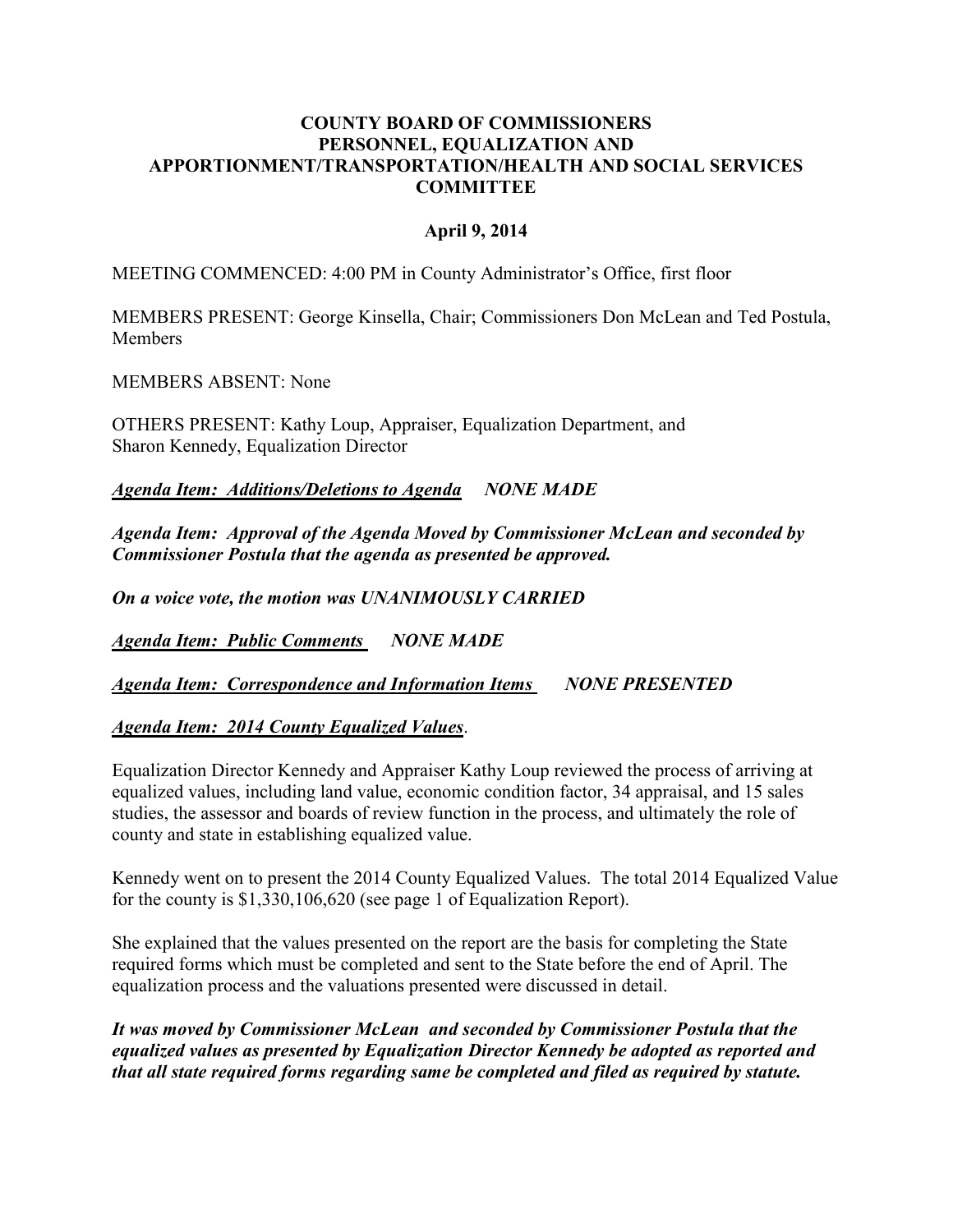## *Agenda Item: Tentative 2014 Tentative Taxable Values:*

As an informational item, Equalization Director Kennedy also presented the tentative 2014 tentative taxable values and explained the capped value formula as it relates to taxable values. It was explained that the county's projected tentative taxable value is \$1,086,567,654 which is a projected decrease of \$3,776,305 and, while there were increases due to new construction and uncapped transfers that occurred in 2013, decreases due to the newly enacted and authorized exemptions for properties moving into special taxation categories, our disabled veterans, certain commercial and industrial personal property together with market adjustments in the commercial class in the city (pgs  $10 - 11$ ). The final taxable values for the county will be calculated in May, after preliminary State equalization occurs and after all of the homestead/qualified ag/qualified forest exemption information has been provided by the local assessors. Once those taxable values are finalized, all of the Headlee calculations will be made by the director, and the county's operating millage, after a truth in taxation public hearing is held, will be determined by the County Board. The 2014 tentative DNR/PILT taxable values (pg 16) show an increase of \$587,466 over the 2013 values. It is noted that the DNR/PILT properties pay taxes at same rate as other qualified agricultural properties.

*It was moved by Commissioner McLean and seconded by Commissioner Postula that the taxable value information presented be accepted into the minutes. On a voice vote, the motion was UNANIMOUSLY CARRIED*.

## *Agenda Item: 2014 Truth in Taxation Public Hearing*

Director Kennedy reviewed the process of establishing the County's operating millage rates, the time table involved, and the necessity of holding a Truth in Taxation Public Hearing at the June meeting of the County Board of Commissioners.

*It was moved by Commissioner Postula and seconded by Commissioner McLean that the county's Truth in Taxation Public Hearing be held at its June 9, 2014 meeting, and that Director Kennedy, as soon as the necessary data is certified and compiled, will submit the pertinent information to the Administrator's Office and the Board so that the hearing may proceed within the deadlines established by law*. *On a voice vote, the motion was UNANIMOUSLY CARRIED*

# **Agenda Item: Summer Tax Roll Processing and Required Studies**

The Commissioners and Chairman Kinsella discussed the schedule for calculating final taxable values, Headlee fractions, millage rates, and processing Tax Rolls, the steps necessary to accomplish the tasks ahead. Kathy Loup, Equalization Dept Appraiser discussed the sales verification, vacant land study, and appraisal study process.